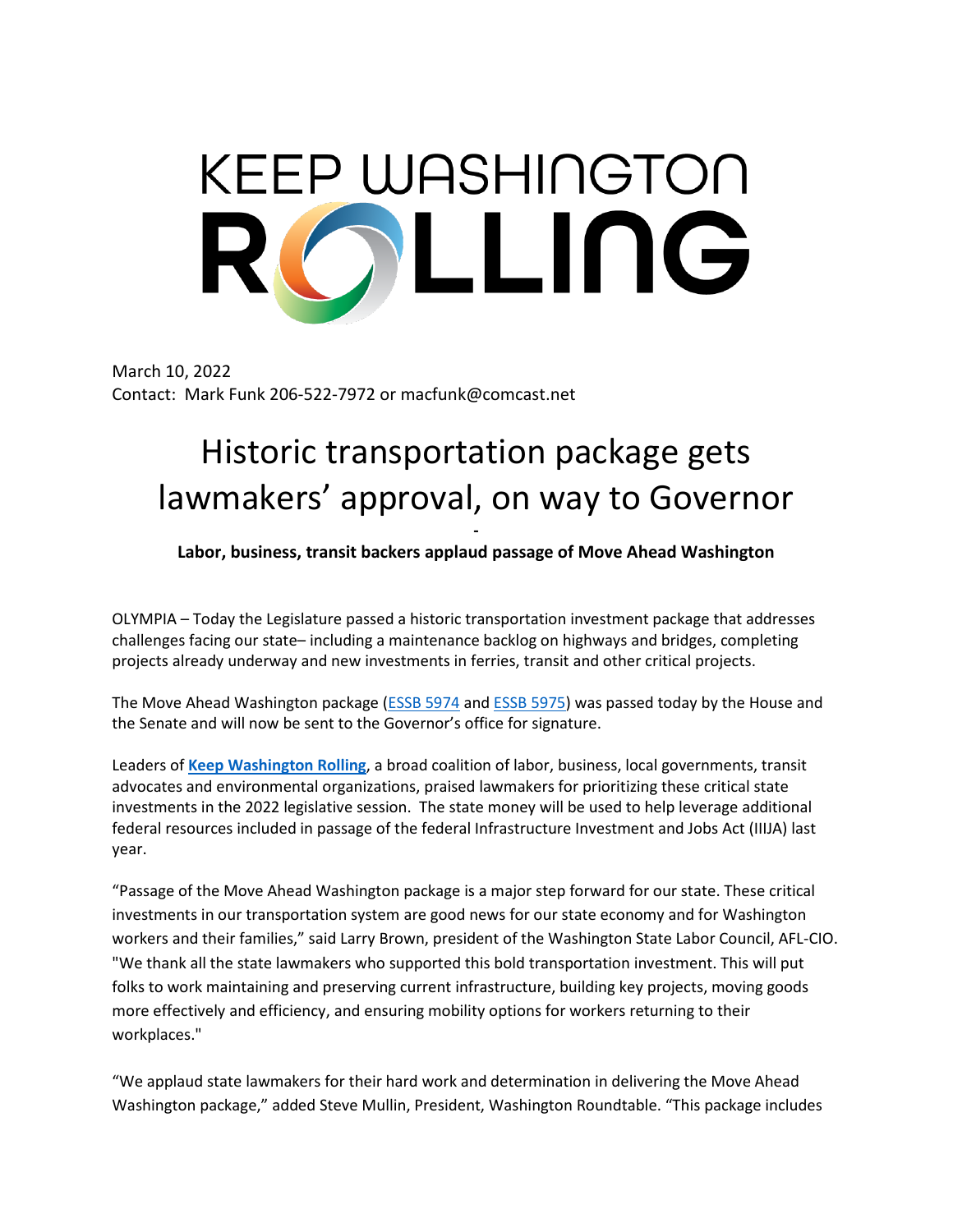vital investments in transportation maintenance and preservation, project construction, and transit. It is a major step forward in supporting our state's continued economic recovery and long-term growth." "Washington's future relies on people getting where they need to go efficiently and affordably. This package shows we're willing to put our money where our values are as a state. It's nothing short of transformational" said Alex Hudson, executive director of Transportation Choices Coalition. "Fair access to opportunity requires great transit. By investing in real mobility options for all Washingtonians this package will result in good jobs on a healthy planet, shared prosperity, and safer communities. This is the start of a bright new chapter in how we invest as a state. Every legislator who was part of making this happen has my deepest gratitude and congratulations."

Keep Washington Rolling supports the Move Ahead Washington plan because:

- **It addresses critical needs -** WSDOT estimates that the cost to preserve the state transportation system in a state of good repair is \$8.1 billion over the next 10 years. Move Ahead Washington provides significant funding for maintenance and preservation projects across the state. This not only improves the system but also benefits local communities throughout the state. Included in this package are critical projects such as replacements for the current I-5 bridge over the Columbia River, completion of improvements to I-405, addressing challenges in the ferry system, underfunded transit service and infrastructure needs, and more.
- **It finishes what the state has started:** In 2015, the Legislature adopted Connecting Washington - a \$16 billion, 16-year transportation investment plan, multimodal investments and projects in key economic corridors. Many of those projects are already underway or set to begin soon and are experiencing increased costs. Move Ahead Washington prioritizes keeping these projects on track, protecting the jobs they support and demonstrating accountability to the public.
- **Invests in equitable economic opportunity for all:** Move Ahead Washington makes historic investments in transit and active transportation, ensuring the continuity and completion of our multimodal systems around the state and creating real pathways to accessible mobility for Washingtonians who count on transit most. Ensuring that all children can ride transit fare free puts money back in the hands of Washington's families and ensures all children can access opportunity. Supporting transit agencies to ensure a baseline level of transit for communities across Washington, bike and pedestrian infrastructure, and capital needs will facilitate a strong economic recovery by creating jobs and assisting workers to return to their work sites and point us toward a sustainable, healthy environment.
- **Prioritizes environmental stewardship and sustainability:** We have a federal legal obligation to address culvert replacement over the next ten years. In addressing this - we can create jobs while we save our salmon and environment. Reducing our carbon footprint is critical in fighting the climate crisis, and the transportation sector is the single biggest contributor to GHG emissions in Washington. Move Ahead Washington makes investments in transportation to deliver more multimodal options, protect our salmon, convert our ferry and public fleets to zero emission and incentivizes the reduction of carbon use.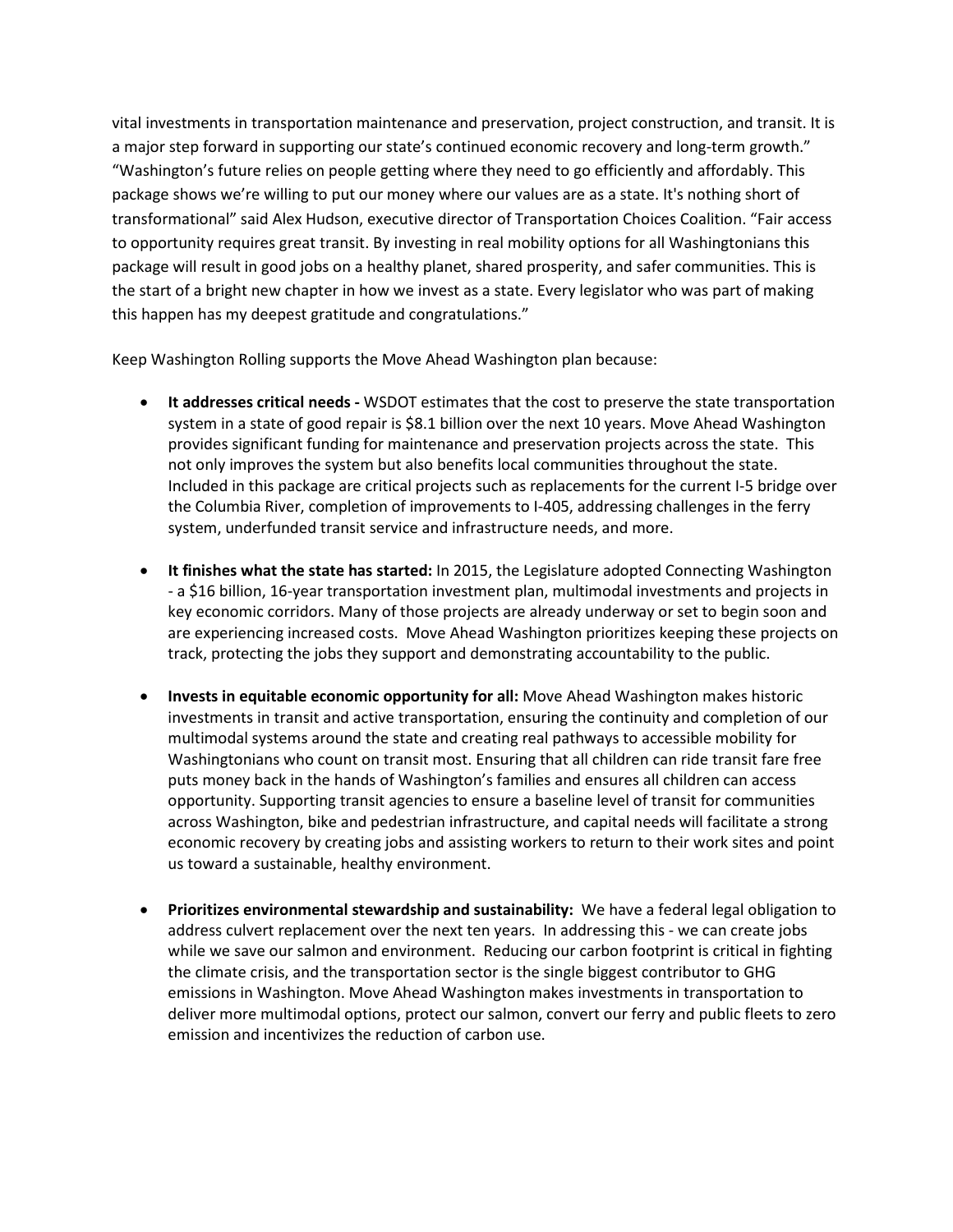Keep Washington Rolling Coalition Members:

"Microsoft applauds the passage of a transportation package that addresses both the immediate and long-term needs of Washington State. This is important progress by the Washington State Legislature to invest in the state's transportation network for jobs and economic growth now, as well as high-speed rail for the future."

Brad Smith, President and Vice Chair, Microsoft

"We thank Senator Marko Liias and Representative Jake Fey for their leadership on the recently passed bicameral infrastructure proposal, "Move Ahead Washington," and we thank all the legislators who passed this bill for supporting our state's residents and continued economic growth."

David Zapolsky, Senior Vice President and General Counsel, Amazon

"This transformative transportation package does more for people and the environment than any in our state's history. By setting a new baseline for transportation, this package explicitly connects together the health of our communities and environment with the future of our transportation system and our state,"

- Alyssa Macy, CEO, Washington Environmental Council/Washington Conservation Voters

"We'd like to express our deep gratitude and congratulations to Chairs Liias and Fey, along with all of the negotiators involved in delivering this historic Transportation Infrastructure Package. While the transportation system will always have more work to do, this package makes great advancements, meets commitments, and provides opportunities in all regions of our beautiful state."

- Mark L. Riker, Executive Secretary, Washington State Building and Construction Trades Council, AFL-CIO

"Move Ahead Washington provides funding for critical projects in Bellevue that will reduce carbon emissions and improve safety for people who walk and bicycle on regional trails, such as Eastrail and the Mountains to Sound Greenway. It will also support mobility improvements on I-405, the transportation backbone for the Eastside. Thanks to our state legislators for approving this important multimodal package."

- Lynne Robinson, Mayor, City of Bellevue

"The historic level of funding for public transit in Move Ahead WA benefits every single transit agency in the state; from the largest, King County Metro to the smallest in Garfield County. The focus on youth, equity, and access will ensure the next generation of transit will have adequate access and service to ride safely and efficiently. We applaud both Chair Fey and Liias in their long-standing commitment to better fund public transit, Move Ahead WA reflects that commitment."

- Justin D. Leighton, Executive Director, Washington State Transit Association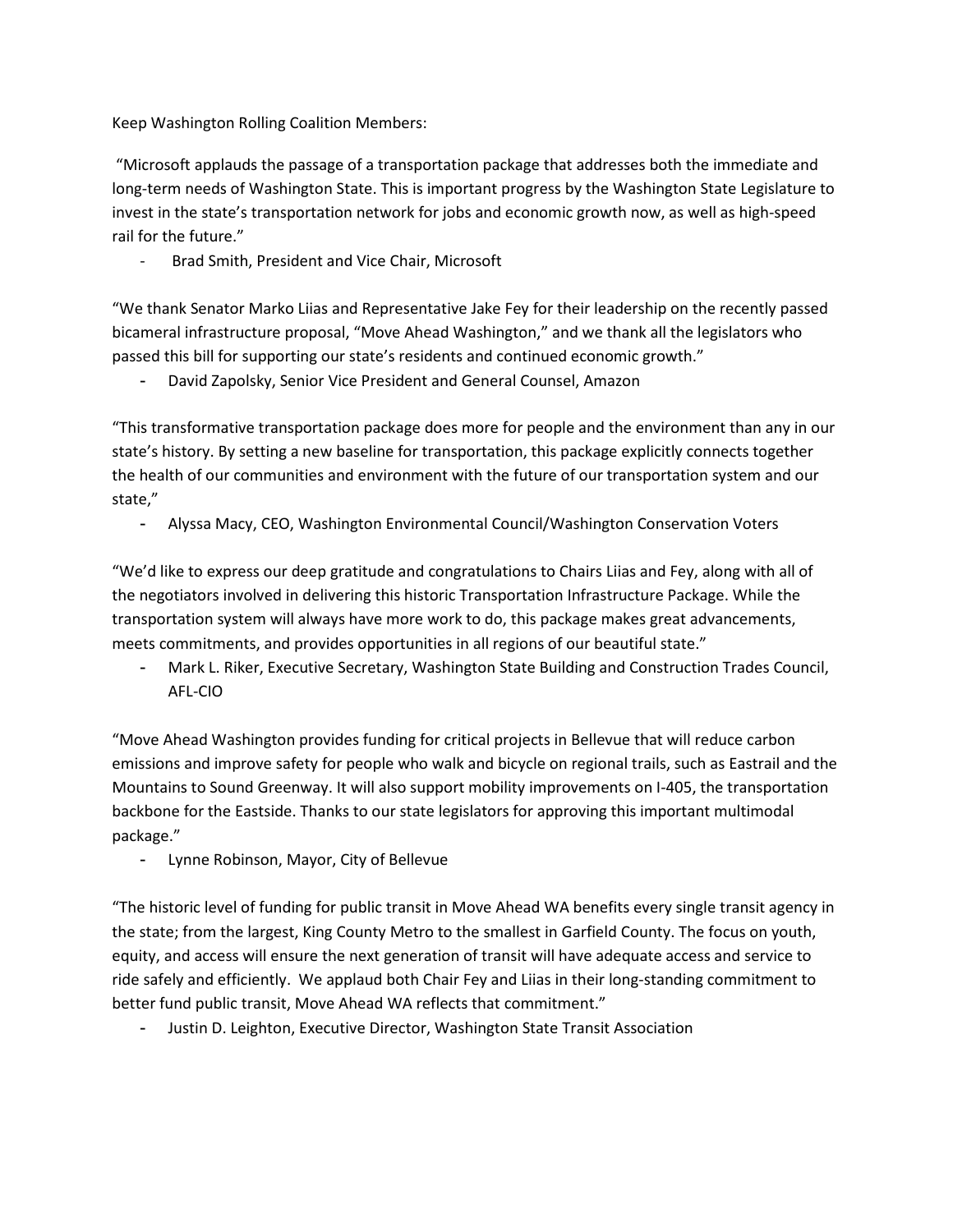"Move Ahead WA will help leverage the region's multi-billion dollar investment in light rail and support Shoreline's commitment to transit-oriented development and affordable housing by connecting our community across I-5 directly to the new light rail station."

Keith Scully, Mayor, City of Shoreline

"The Seattle Metro Chamber is thrilled that legislators made transportation infrastructure a priority this legislation session by passing Move Ahead Washington. It was a short session and given the complexities of funding and projects that were on the table, it would have been easy to punt this year. But instead led by Chairs Sen. Marko Liias and Rep. Jake Fey - legislators put their shoulders in and got the negotiations done. Transportation is a key element in making this a competitive place to do business, and communities are grateful for these investments. They will move Washington state toward a more equitable, accessible, affordable, and resilient transportation system."

Rachel Smith, President and CEO, Seattle Metro Chamber

"This package makes a critical investment in freight, commerce and economic resiliency for the entire West coast. An improved I-5 bridge and influence area improves safety and reduces seismic risk while supporting our current and planned community for decades to come."

Ron Arp, President, Identity Clark County

"This package is a boost for the construction industry. It checks all of the boxes we had set for a package. It makes whole current projects, it fully funds the culverts, it increases investments in preservation, and it funds the bridge over the Columbia River and other new projects. We're ready to get to work."

- Jerry VanderWood, Chief Lobbyist, AGC of Washington

"The Washington Economic Development Association and economic developers across Washington are thrilled with the passage of the Move Ahead Washington package because it will make critical investments that will spark job recovery, expansion and recruitment in Washington's diverse communities. These investments will help address our serious infrastructure gaps and more adequately fund our transportation systems in order to achieve a more inclusive economy for employers, workers and families,"

- Suzanne Dale Estey, Executive Director, Washington Economic Development Association.

"We are grateful to our legislators for making this critical step to support transportation. This package will propel Washington forward, with resources for clean, equitable, and connected transportation – recognizing the need to be more innovative and diligent in how we shape our communities. We look forward to building on this investment with future packages and sustainable funding sources to address other outstanding and emerging transportation needs."

- Karen Doherty, WSP

"The skilled tradespeople at Vigor congratulate the legislature on the passage of historic transportation funding, including Move Ahead WA, which will maintain and strengthen our transportation infrastructure for years to come. Thanks to the great leadership and vision of the legislature, this critical